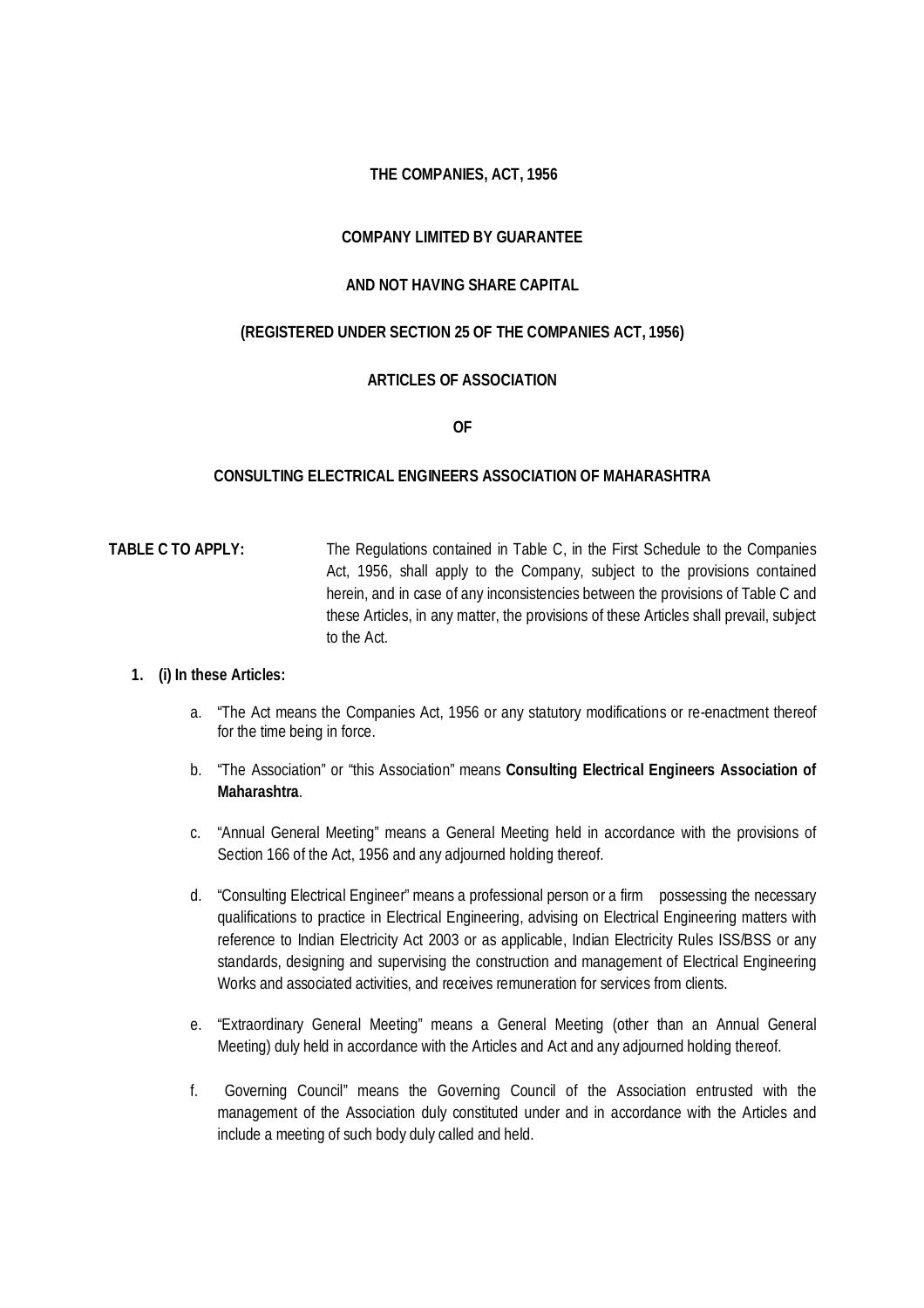- g. "Financial Year" means the 12 months commencing the 1st day of April and ending the 31st day of March of the following year.
- h. "Months" means calendar month.

i "Regional Center/Chapter" means the Center of the Association opened to look after the Interests of the Association in a given geographical Area.

j "Member" means the member (Individual) or Member (Organization) and includes all categories of membership mentioned in Article 3A of these Articles of Association

k. "Others" shall include Honorary Patron, Patron and Associate as mentioned in Article 3B of these Articles of Association.

- l "Office" means the registered office of the Association.
- m "President" means the President of the Association.
- n "Secretary" means the Secretary or Secretaries, paid or honorary (Jointly or severally), of the Association.
- o "the Seal" means the common seal of the Association
- **(ii)** Unless the context otherwise requires, words or expressions contained in these regulations shall bear the same meaning as in the Act or any Statutory modification thereof in force at the date at which these regulations become binding on the Association.
- **2.** (i) The Association shall be a Public Company, limited by Guarantee.

(ii) The provisions for a Public Company, as defined under Section 3 of the Act, shall be applicable to the Company, in so far as may be applicable to a Company limited by Guarantee.

### **3. A. MEMBERSHIP**

The subscribers to the Memorandum of Association of the Association and such other persons as shall be admitted to membership in accordance with these regulations and none others, shall be members of the Association, and shall be entered in the register of members accordingly.

Membership of the Association shall be divided into the following Categories viz:-

- (i) Life Fellow Member -LFM
- (ii) Institutional Member -IM

All membership Categories will be at the discretion of the Governing Council.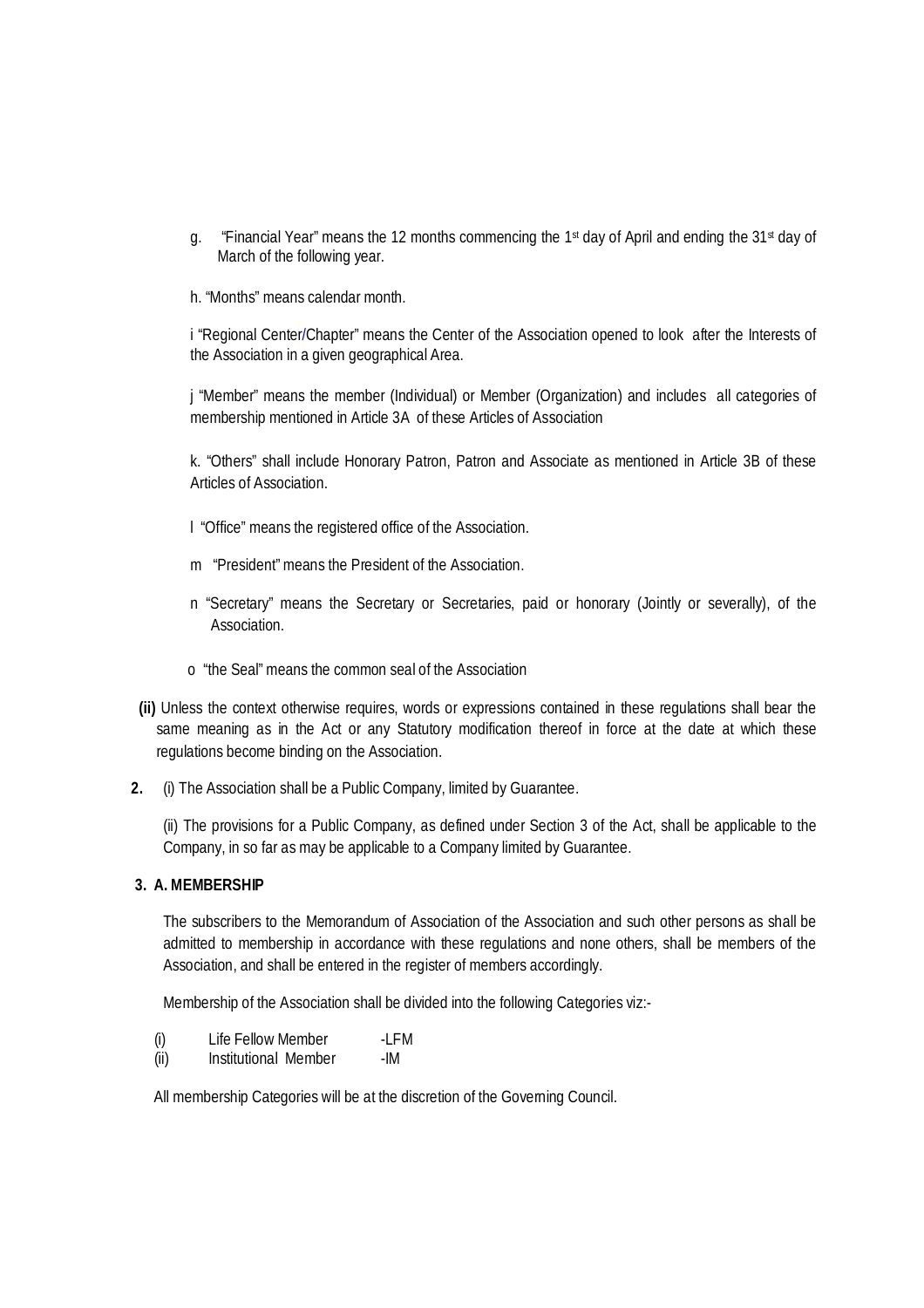#### **(i) Life Fellow Member**

Every applicant for membership of the Association shall satisfy the Governing Council that:

(1) He should be qualified minimum Diploma in Electrical Engineering.

AND

(2) He is in the profession of Consulting Electrical Engineering for not less than three years, practicing individually or as partner or employee of a firm of Consulting Engineers,

OR

- (3) He has retired from the engineering profession from the position of high responsibility and has been practicing as Consulting Electrical Engineer for not less than two years.
- (4) Life Fellow Member shall have one voting right only

### **(ii) Institutional Member**

- (1) Every applicant for Institutional Member shall satisfy the Governing Council that the organization is in practice of Engineering Consultancy profession for not less than five years offering services in power/electrical engineering field.
- (2) They can nominate one member only with an alternate. However, there shall be one voting right only

## **B**. **OTHERS:**

HONORARY PATRON/PATRON/ASSOCIATE

| (i) Honorary Patron | - HP |
|---------------------|------|
| (ii) Patron         | -P   |
| (iii) Associate     | -A   |

### **(i) Honorary Patron**

- (1) In exceptional cases, prominent individuals of high standing and repute in the electrical profession may be elected Honorary Patron of the Association. However, at any time the total number of Honorary Patrons shall not exceed two with two year term
- (2) For a person to be a Honorary Patron, he/she should be: Practicing or retired Electrical Engineer of repute. He should/ may have published paper/ articles on Electrical Engineering. He may have received award from recognized bodies. He may have done research on Electrical Engineering subject. He may have contributed to the field of Electrical education.
	- He may have contributed to the betterment of the society at large.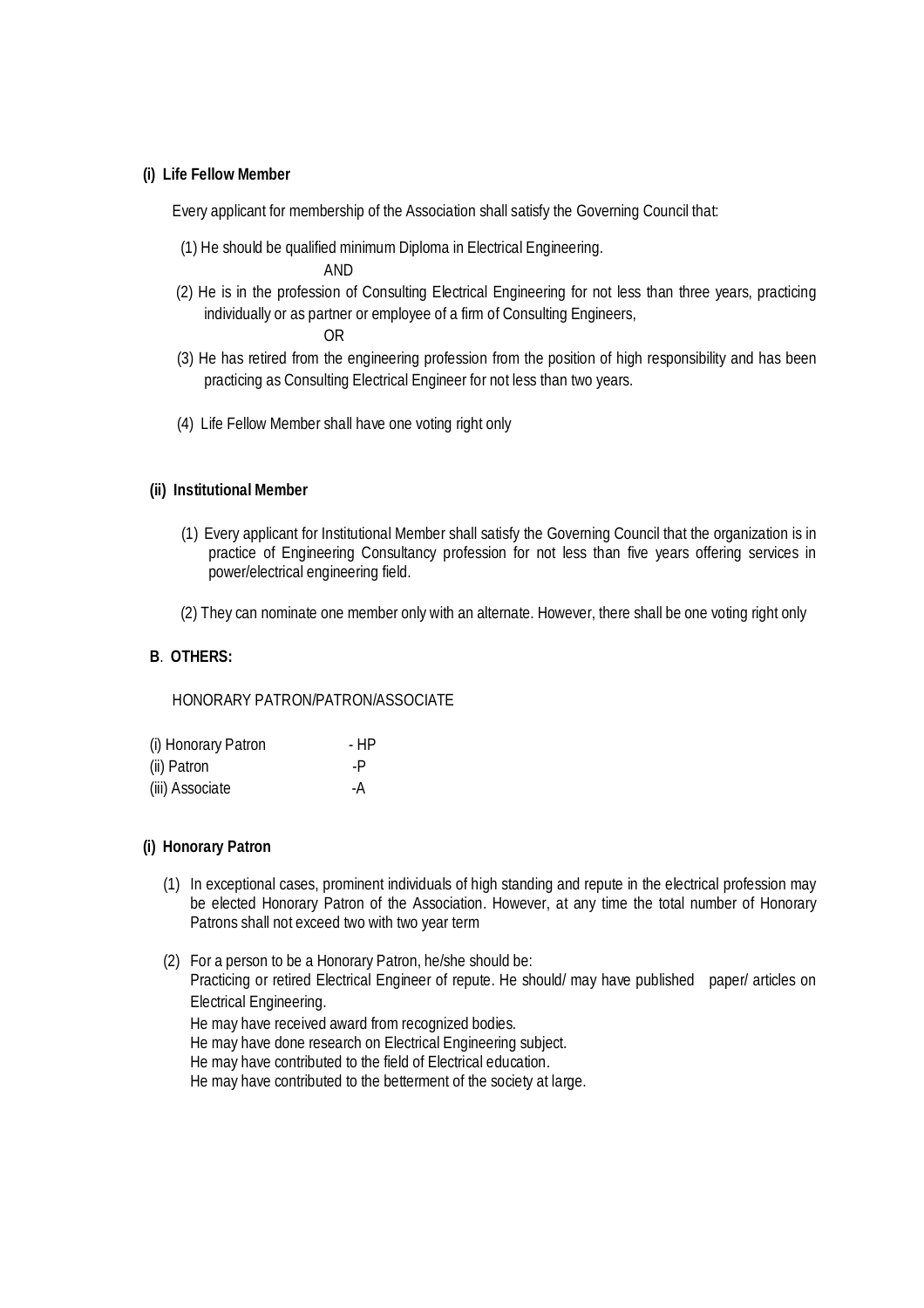(i) By awarding him/her designations as Honorary Member the Association recognize his / her contribution and achievements in Electrical field/Society.

- (ii) Names of candidates may be nominated by at least three voting members. Governing Council will begin formal process of selection process thereafter.
- (3) Honorary Patrons shall have no voting right

#### **(ii) Patron**

(1) Electrical Engineer other than from consulting industry either

Diploma holder with minimum 5 years of experience or

Degree holder with minimum 3 years of experience can become Patron at the discretion of Governing council on payment of requisite fee one time, subject to him/ her satisfying the Governing council in this regard.

- (2) Governing council shall accept membership from other practicing Electrical Engineer who are carrying out activity in Electrical Engineering activity such as Maintenance Engineer, Marketing Engineer, Project Engineer, Sales Engineer dealing in Electrical, Electronic equipment, Fire alarm and security system
- (3) Patrons shall have no voting right.

### **(iii) Associate**

- (1) Engineering/ Construction Firms engaged in execution of major electrical work or manufacturing of Electrical products for not less than five years with a turnover of not less than Rupees Ten Crore may be admitted as a member at the discretion of the Governing Council..
- (2) Every member binds himself to abide by these Articles and by any alteration or modification thereof that may be made in conformity with the Act for the time being in force.
- (3) Associate have no voting power.

### **4. PROCEDURE FOR ADMISSION OF -**

#### **A. MEMBERS**

- (1) Applications for admission to membership shall be made in such form as may from time to time be prescribed by Governing Council. The Governing Council may call upon the applicant to furnish additional information relating to eligibility, if considered necessary.
- (2) The Governing Council shall have absolute discretion to admit Members and to reject any application for admission without assigning any reasons.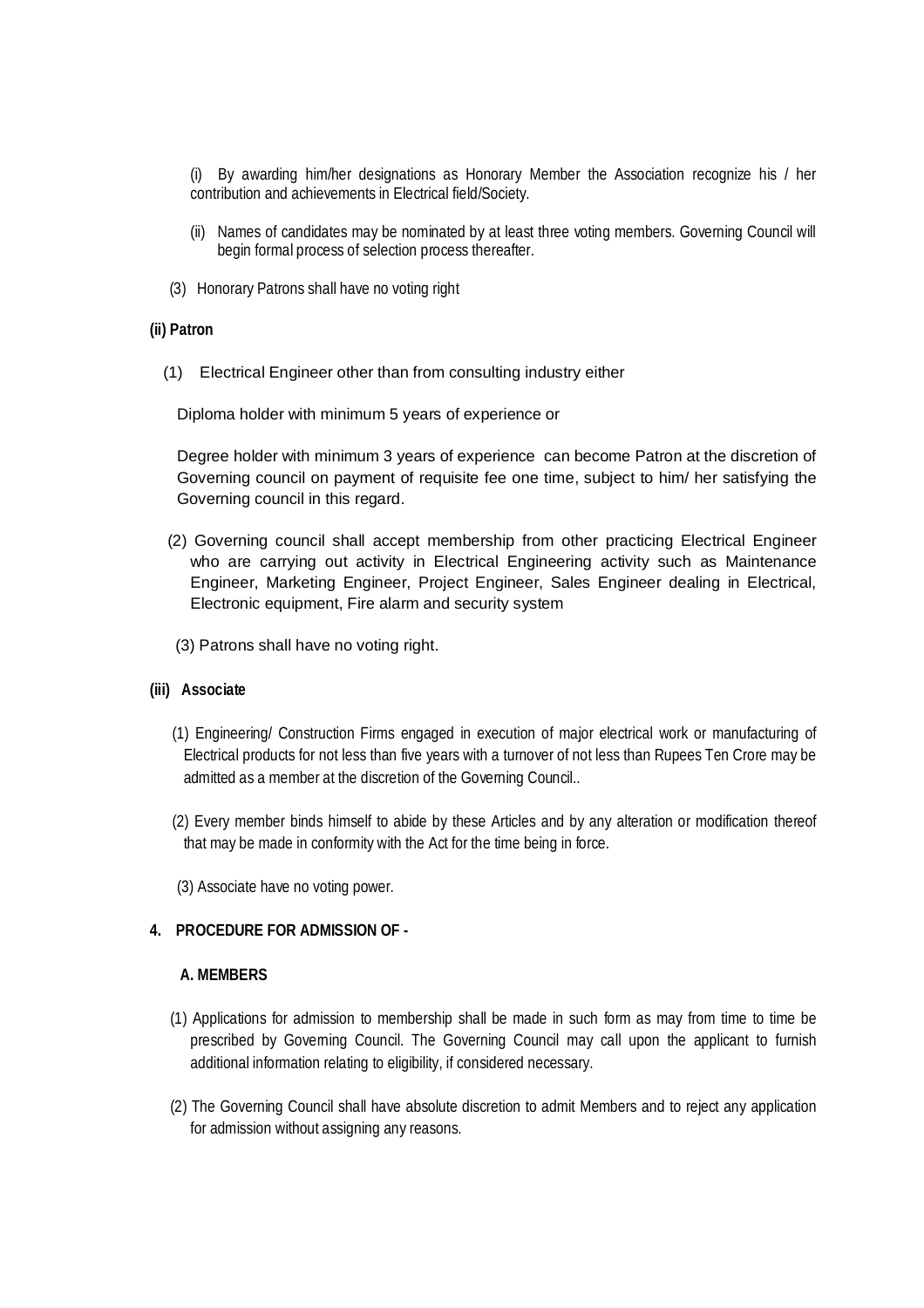(3) Every Applicant for Membership shall pay registration fee, which shall be non- refundable:

| a) Life Fellow member   | $Rs. 1000 + Service Tax$ |
|-------------------------|--------------------------|
| b) Institutional member | Rs. 5000 + Service Tax   |

There will be an annual increase of 10% in the registration fees subject to a limit of Rs. 10,000/- (Rupees Ten thousand only).

Any increase over and above Rs. 10,000/- shall require approval of the Central Government.

- (4) The approval or rejection of any application or Membership will be promptly be notified to the applicant within two months. Time limit will be one month.
- (5) Upon payment of the prescribed Registration fee and the Membership fee, the name of the approved applicant shall be entered in the Register of Member.

### **B. OTHERS**

#### HONORARY PATRONS/PATRONS/ASSOCIATE

- (1) Applications for admission shall be made in such form as may from time to time be prescribed by Governing Council. The Governing Council may call upon the applicant to furnish additional information relating to eligibility, if considered necessary.
- (2) The Governing Council shall have absolute discretion to admit Honorary patrons/Patrons /Associate and to reject any application for admission without assigning any reasons.
- (3) Every Applicant shall pay registration fee, which shall be non- refundable:

| a) Honorary Patrons | Nil                  |
|---------------------|----------------------|
| b) Patrons          | Rs 1000+ Service Tax |
| c) Associate        | Rs 5000+ Service Tax |

There will be an annual increase of 10% in the registration fees subject to a limit of Rs. 10,000/- (Rupees Ten thousand only).

Any increase over and above Rs. 10,000/- shall require approval of the Central Government..

(4) The approval or rejection of any application will be promptly notified to the applicant within two months. Time limit will be one month.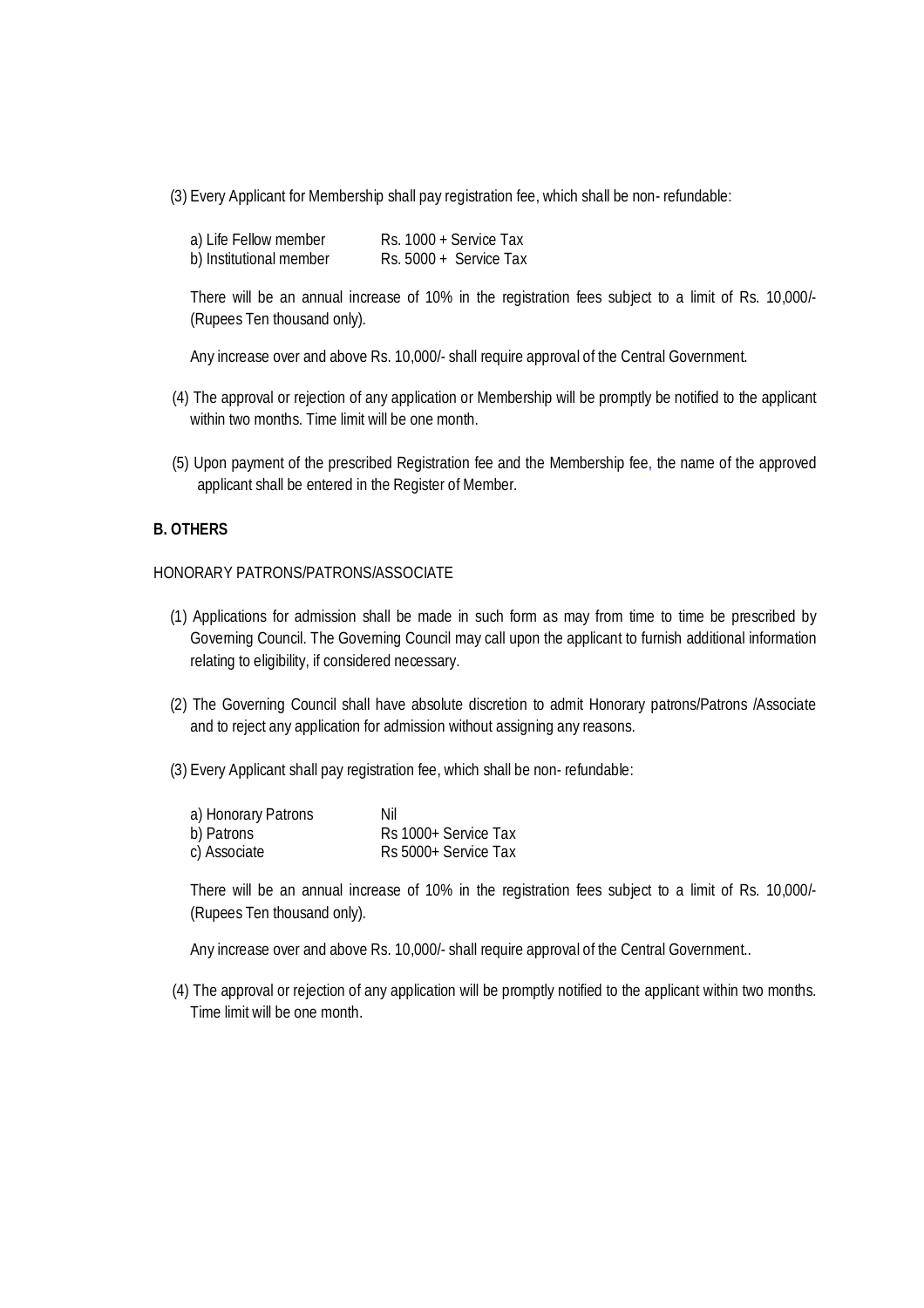## **5**. **ANNUAL SUBSCRIPTION FOR**

### **A. MEMBERS**

| a) Life Fellow member   | Rs. 5000+ Service Tax (One Time Only) |
|-------------------------|---------------------------------------|
| b) Institutional member | Rs. 5000+ Service Tax p.a.            |

There will be an annual increase of 10% in the registration fees subject to a limit of Rs. 10,000/- (Rupees Ten thousand only).

Any increase over and above Rs. 10,000/- shall require approval of the Central Government.

- (1) Membership fee shall be paid in the beginning of each financial year. For Life fellow Member (LFM) the membership fee shall be collected once only at the time of joining.
- (2) Any Member in arrears for more than two years in the payment of his annual Membership fee shall not be entitled to take part in any proceedings of the Association.
- (3) Governing Council shall at its discretion review & decide Membership fee structure from time to time

# **B. OTHERS**

HONORARY PATRONS/PATRONS/ASSOCIATE

| a) Honorary Patron | Nil                                |
|--------------------|------------------------------------|
| b) Patrons         | 5000 + Service Tax( One Time Only) |
| c) Associate       | 5000 + Service Tax p.a.            |

There will be an annual increase of 10% in the registration fees subject to a limit of Rs. 10,000/- (Rupees Ten thousand only).

Any increase over and above Rs. 10,000/- shall require approval of the Central Government.

(1) For Patrons (P) the fee shall be collected once only at the time of joining.

(2) Any Honorary Patron/Patron/Associate in arrears for more than two years in the payment of his annual Subscription fee shall not be entitled to take part in any proceedings of the Association

(3) Governing Council shall at its discretion review & decide fee structure from time to time.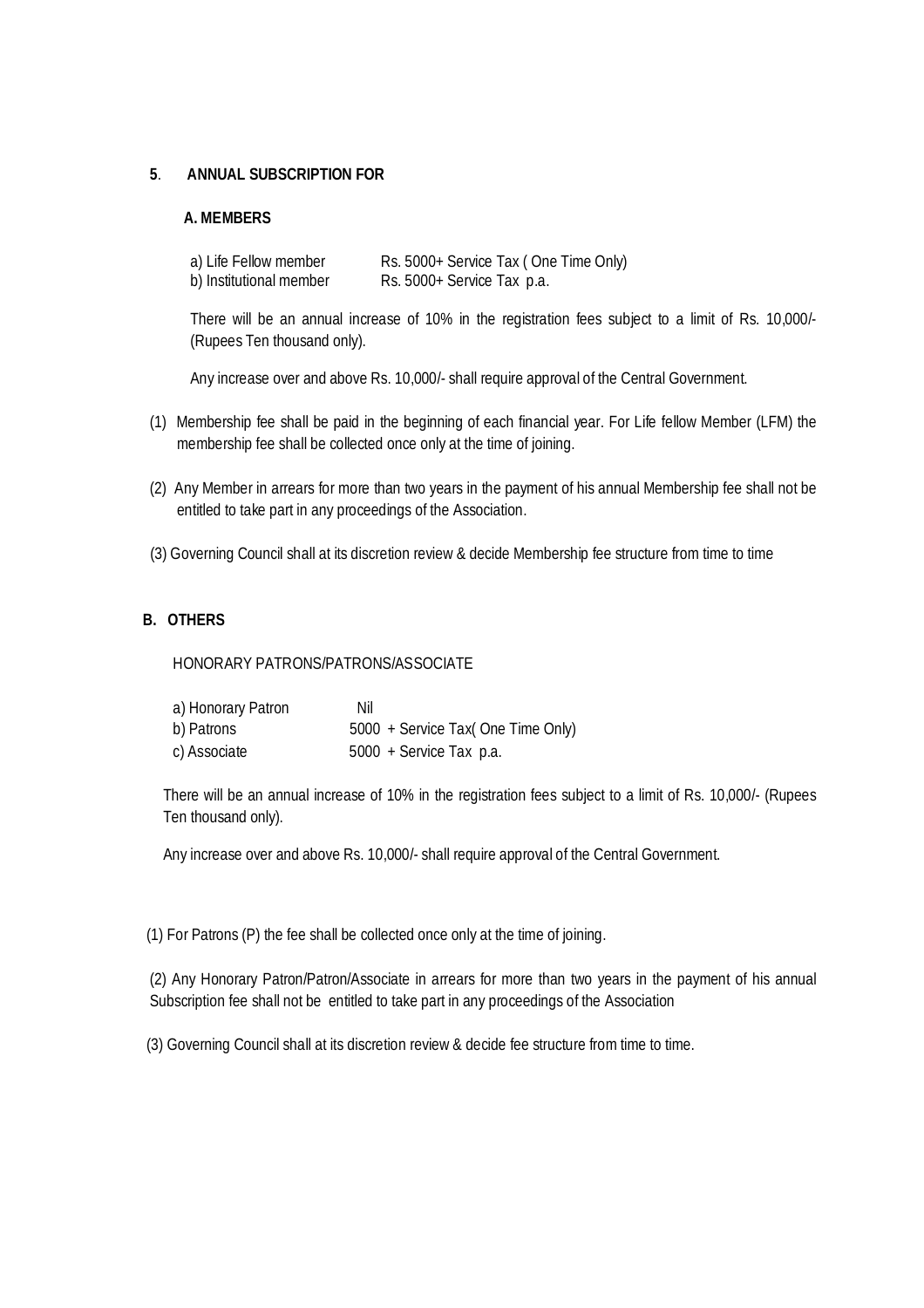## **6. REGISTER OF MEMBERS**

A register of member shall be maintained, which shall set forth the name, address, occupation and class of membership of every member of the Association for the time being and in which all changes in membership from time to time shall be recorded. An index of the members shall also be kept unless the register of members is in such form as to constitute an Index. The updated list of members of all categories shall be circulated to the Governing Council once in every six months.

# **7. RESIGNATION OF MEMBERS AND OTHERS**

Any member or a honorary patron/patron/associate may resign from Association at any time by giving thirty days notice in writing to the Secretary of his intention to resign. The resignation shall take effect upon the expiry of the notice period, but without prejudice to any liability or obligation incurred by the member. No refund of fees/ subscriptions will be given on any account.

# **8. EXPLUSION OF MEMBERS AND OTHERS**

The Governing Council shall have the power by resolution to expel from the Association, any Member or a honorary patron/patron/associate, who in the opinion of the Governing Council established by twothird majority of the full Governing Council is guilty of professional misconduct provided that such expulsion can be ordered only after providing reasonable opportunity to such Member or a honorary patron/patron/associate to reply to the show cause notice issued within thirty days against such expulsion and after considering the reply, if any received from the Member or a Honorary Patron/Patron/Associate in reply to the show cause notice.

### **9. GENERAL MEETINGS**

The General Meeting of the Association shall be of two classes:

- 1. Annual General Meeting
- 2. Extraordinary General Meeting.

### **1. Annual General Meeting**

Annual General Meeting of the Association shall be held once in every Calendar year and not more than fifteen months after the holding of the preceding Annual General Meeting.

- (a) To adopt the Annual Report of the Association.
- (b) To pass the audited accounts of the Association.
- (c) To appoint auditors for the financial year.
- (d) To announce the names of President and other elected office bearers.
- (e) To conduct any other business of which notices has been given through the notice of the Annual General Meeting.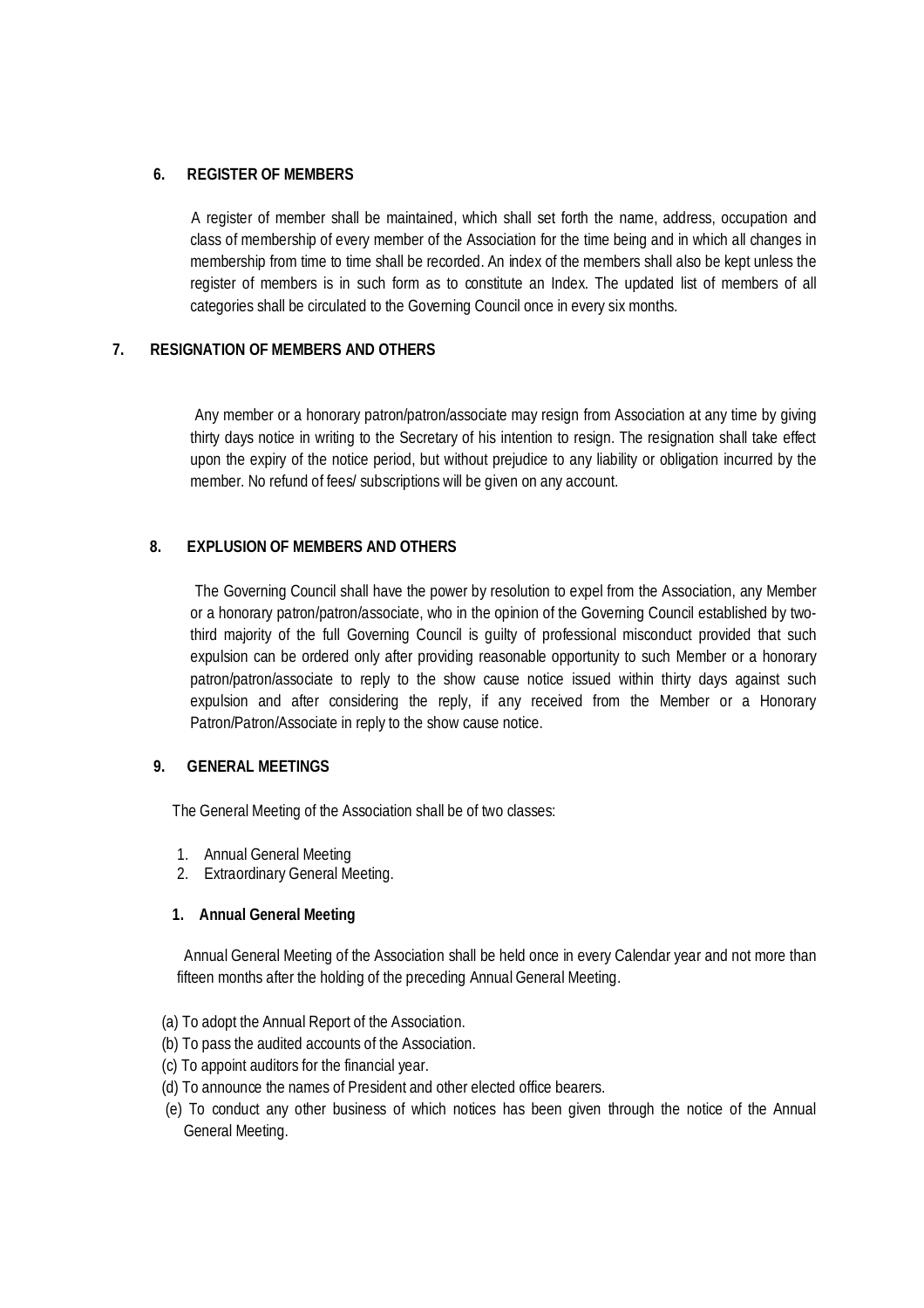## **2. Extraordinary General Meeting**

- a) All general Meetings other than annual general meetings shall be called extraordinary general meetings.
- b) The governing council may whenever it thinks fit, call an extraordinary general meeting.

## **10. CONVENING GENERAL MEETINGS**

- (1) The General Meeting of the Association shall be convened by the Governing Council, or in its behalf by the secretary giving not less than 14 days notice provided that Extraordinary General Meeting shall be convened on requisition by the Governing Council or on its behalf by the Secretary or one forth of the Members on the Register of the Association. All such requisitions shall specify the nature of the business to be transacted at the Meeting. On receipt of the notice, the secretary shall call such meeting within 14 days and at least 14 days notice shall be given specifying the place, day, hour of the Meeting. In case of any default by the Secretary in following such procedure, the requisition may hold such Meeting, provided that no business other than that specified in the notice can be transacted.
- (2) The non-receipt of such notice by any persons entitled to receive notice thereof shall not invalidate any resolution passed or proceedings taking place at such meeting.
- (3) A General Meeting may be called after giving a shorter notice than that Specified above if consent is accorded thereto-
	- (a) In the case of an Annual General Meeting, by all the Members entitled to vote there at and
	- (b) In the case of any other Meeting, by Members of the Association having not less than 95 percent of the total voting power exercisable at that meeting.

### **11. QUORUM AT GENERAL MEETING**

- (1) No business shall be transacted at any General Meeting unless there is a quorum when the meeting proceeds to business. Save as herein otherwise provided, one-fifth of the members on the Register of Members present in person shall be the quorum.
- (2) If within 30 minutes from the time appointed for holding of General Meeting, the quorum is not there, the Meeting, if convened on the requisition of Members shall be dissolved, in any other case, it shall be adjourned to one-half hour after the adjournment the same day, at the same place, or to such other day and at such other place as the members present may determine and if at such an adjourned meeting a quorum is not there the members present shall be the quorum.

# **12. CONDUCT OF GENERAL MEETINGS**

(1) The President or in his absence the Vice-President shall act as the Chairman at every General Meeting of the Association. If the President and the Vice-President are not present at the Meeting, the Members present choose one member from amongst themselves as Chairman of the Meeting.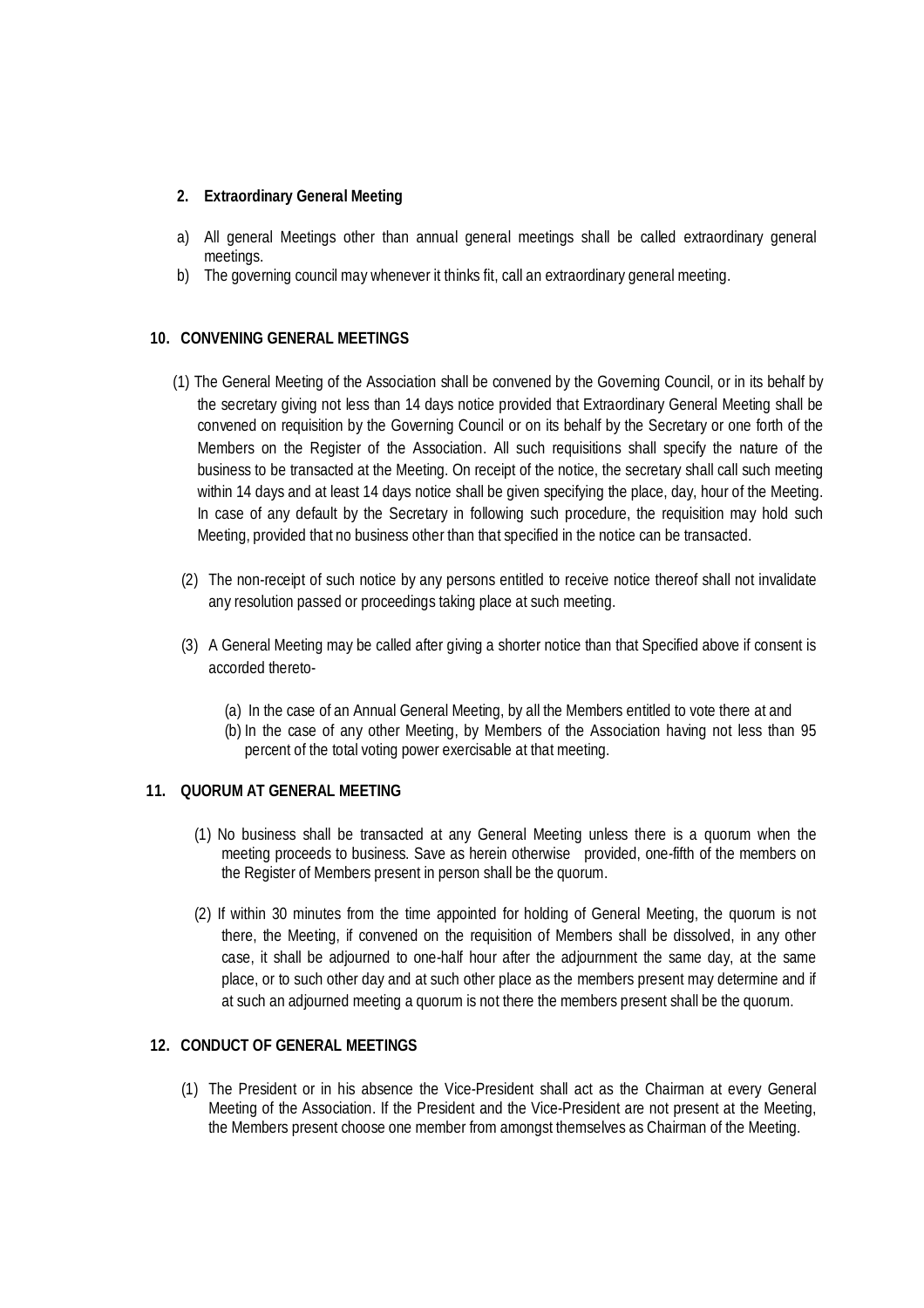(2) No individual or organization other than a member (individual or organization) duly registered who is not in arrears of Membership subscription shall be entitled to participate or to vote in any General Meeting.

## **13. MINUTES OF MEETING**

- (1) The Association shall cause minutes of all proceedings of every General Meeting to be kept by making within 30 days at the conclusion of every such meeting concerned entries thereof in books kept for that purpose with their pages consecutively numbered.
- (2) Each page of every such book shall be initialed or signed and the last page of the record of Proceedings of each meeting in such book shall be dated and signed by the Chairman of the same Meeting within the aforesaid period of 30 days or in the event of the death or inability of that Chairman within that period by a member of the Council duly authorized by the Council for the purpose.
- (3) Any such minutes shall be evidence of the proceedings recorded therein.
- (4) The book containing the minutes of proceedings of General Meeting shall be kept at the Registered Office of the Association and shall be open during business hours, for such periods, not less than in aggregate two hours in each day as the members of the Association determine to the inspection of any Member without charge.
- (5) The minutes shall also contain the names of the Members of the Council present at the Meeting and in the case of each resolution passed at the meeting, the names of the Members of the Council, if any, dissenting from, or not concurring in the resolution.

### **14. GOVERNING COUNCIL**

### **(A) FIRST COUNCIL MEMBERS**

The following shall be the first Council Members of the Association,

- 1. Suhas Keskar
- 2. Anil Yardi
- 3. Mohan Kelkar
- 4. Ambuj Rastogi
- 5. Ranjan Mathur
- 6. Arvind Gadre
- 7. Anil kumar Valia
- 8. Biharilal Shah
- 9. Shailesh Bhuva
- 10. Mukesh Mulchandani
- 11. Surjit Singh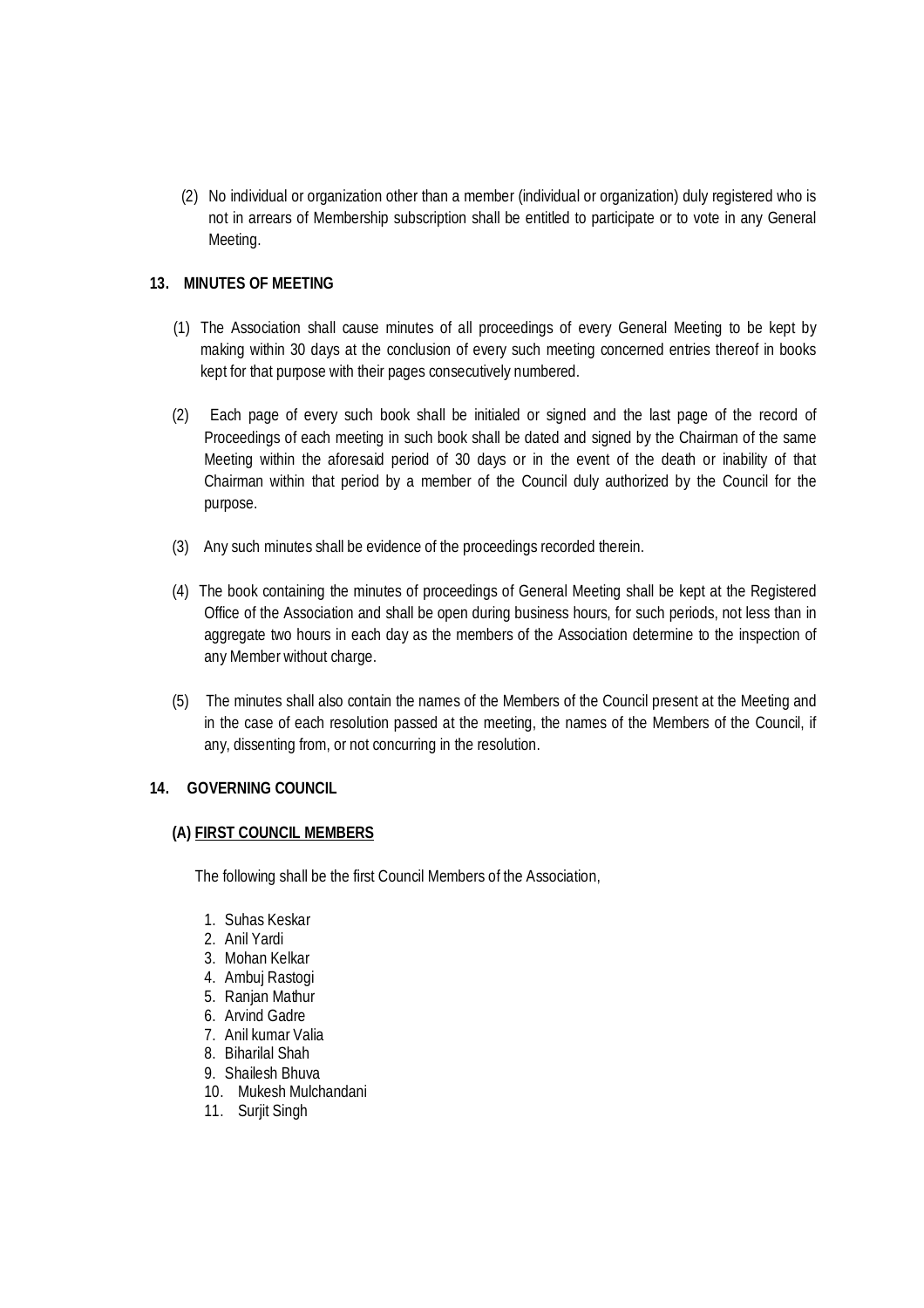### **(B) COMPOSITION**

- (1) The affairs of the Association shall be managed by the Governing Council which unless otherwise determined by a General Meeting shall consist of not less than 11 members of the Association comprising:
	- 1. 8 duly elected Members
	- 2. 1 immediate Past-President.
	- 3. 2 Co-opted Members

## (2) The elected Governing Council Members shall comprise:

- 1.Life Fellow Members: 6 or more
- 2.Institutional Members: Not more than 2
- (3) The immediate Past President shall be the ex-officio Member of the Governing Council.
- (4) The following shall be the office Bearers of the Association from the Governing council:
	- 1. President
	- 2. Vice-President
	- 3. Honorary Secretary
	- 4. Honorary Treasurer.
- (5) For LFM/s to be eligible for election to new Governing council (on completion of term of existing Governing council) such member should satisfy the following conditions:
	- He/she should have completed minimum three years as LFM
	- And/or he/she should have worked on any Committee as Member of such committee, appointed by Governing council during his/her Membership.
	- And he/she should not have been disqualified from earlier Governing council.
	- And if elected as member (Director) on previous Governing council, he/she should have fulfilled all commitments made to Governing council under resolution. Governing council at its discretion may accept explanation, if reasonable time is not allowed/amendment to such resolution done during tenure of previous Governing council.
	- And if elected as member (Director) on previous Governing council or working as Member on any committee appointed by Governing council he/she should have cleared all financial outstanding & collected NOC from Accounts Committee of existing Governing council.

# **(C) ELECTION OF GOVERNING COUNCIL**

(1) Election of Governing Council shall be held by rotation once in every two financial year. 1/3 rd of the duly elected Governing Council members shall retire at the end of two financial years and being eligible shall offer themselves for re-election. Under no circumstances the Governing council stands dissolved. The members who shall have been longest in office/in the Council, since their last appointment shall retire by rotation and being eligible shall apply for re-appointment. But as between members who are appointed/elected on the same day in the Council, shall retire by rotation subject to selection of retiring member(s) through conduct of draw/chits.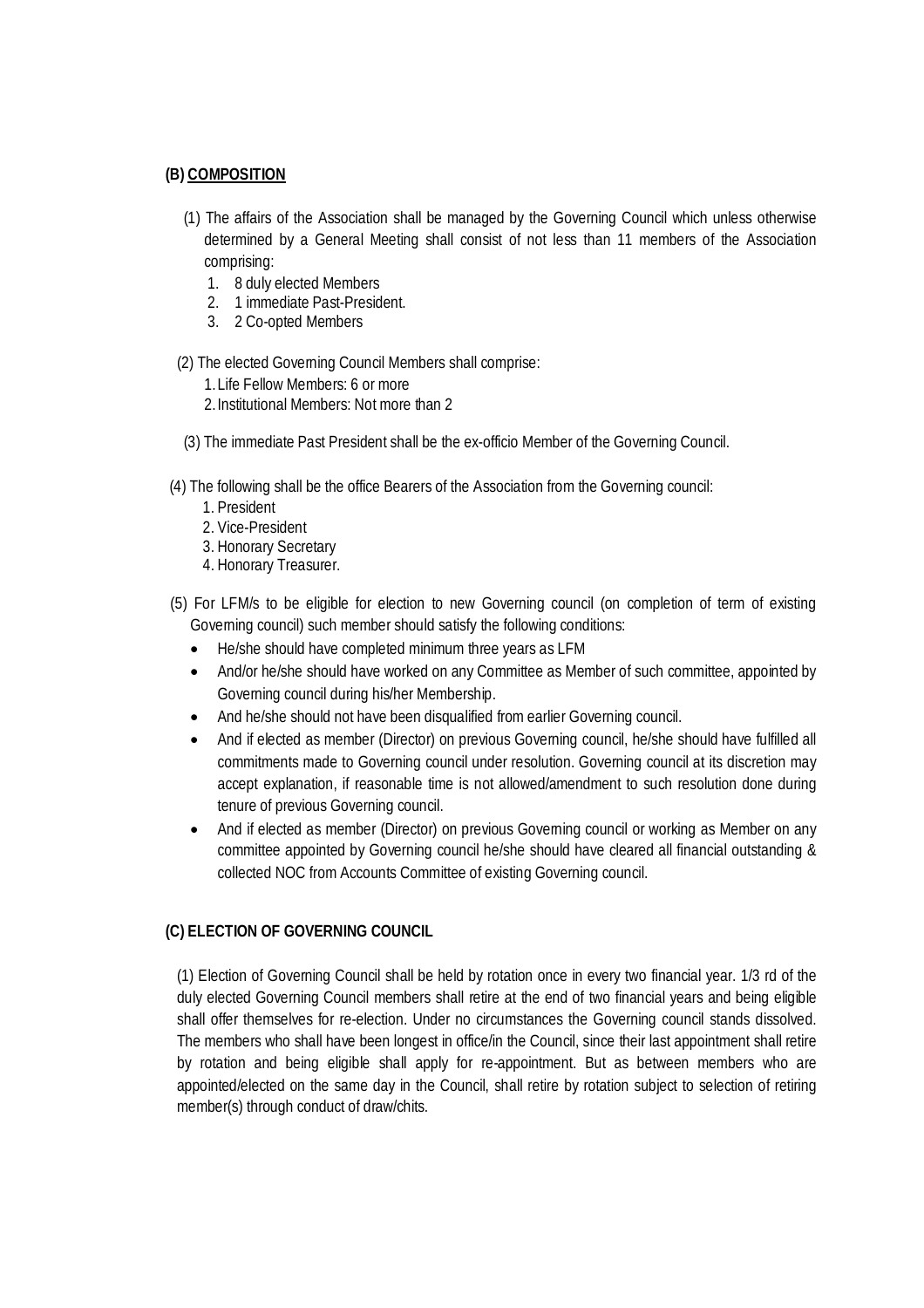- (2) The term of nominated and co-opted members shall be for two years
- (3) Election to Governing Council shall be held by secret ballot either manual or electronic
- (4) Casual vacancies in the Governing Council by death, resignation or otherwise, shall be filled by cooption and such co-opted members shall retire at the end of the term of the Governing Council.

(5)Every individual Member shall have one vote and every Member (Organization) One Vote. In case of equal votes, the Chairman of the Meeting shall be entitled to a second casting vote.

## **(D) ELECTION OF OFFICE BEARER**

- (1) The Governing Council shall elect/select from amongst its own members, the President, One Vice President, one Honorary Secretary & Honorary Treasurer for the next term before the Annual General meeting for a period of two years
- (2) The President after completing his term of two years shall not be eligible for re-election as President.
- (3) Office bearers cannot continue in same position for two consecutive terms.
- (4) The term of office bearer shall be for two Financial Year.

### **(E) POWERS AND DUTIES OF THE GOVERNING COUNCIL**

- (1) The Governing Council shall manage the property, proceedings and affairs of the Association in accordance with the Memorandum of Association, Articles of Association. The Governing Council may exercise all such powers of the Association as are not prohibited by Registration Act, or any statutory modification for the time being in force required to be exercised in General Meeting.
- (2) No resolution by the Association in a General Meeting shall invalidate any prior act of the Governing Council which would have been valid if that resolution had not been made.
- (3) All the residuary powers of the Association, not expressly mentioned in these Articles to be exercised by a General Body Meeting, shall vest in the Governing Council.
- (4) The Governing Council may regulate its own procedure and may determine its own quorum unless otherwise prescribed; The quorum at the Governing Council Meeting shall be four members.
- (5) The Governing Council may delegate any of its powers to any committee it may specially appoint, consisting of such persons, whether Members of the Association or not, as they think fit. Any committee so formed shall in exercise of the powers so delegated conform to any Regulations that may from time to time be imposed upon it by the Governing Council, provided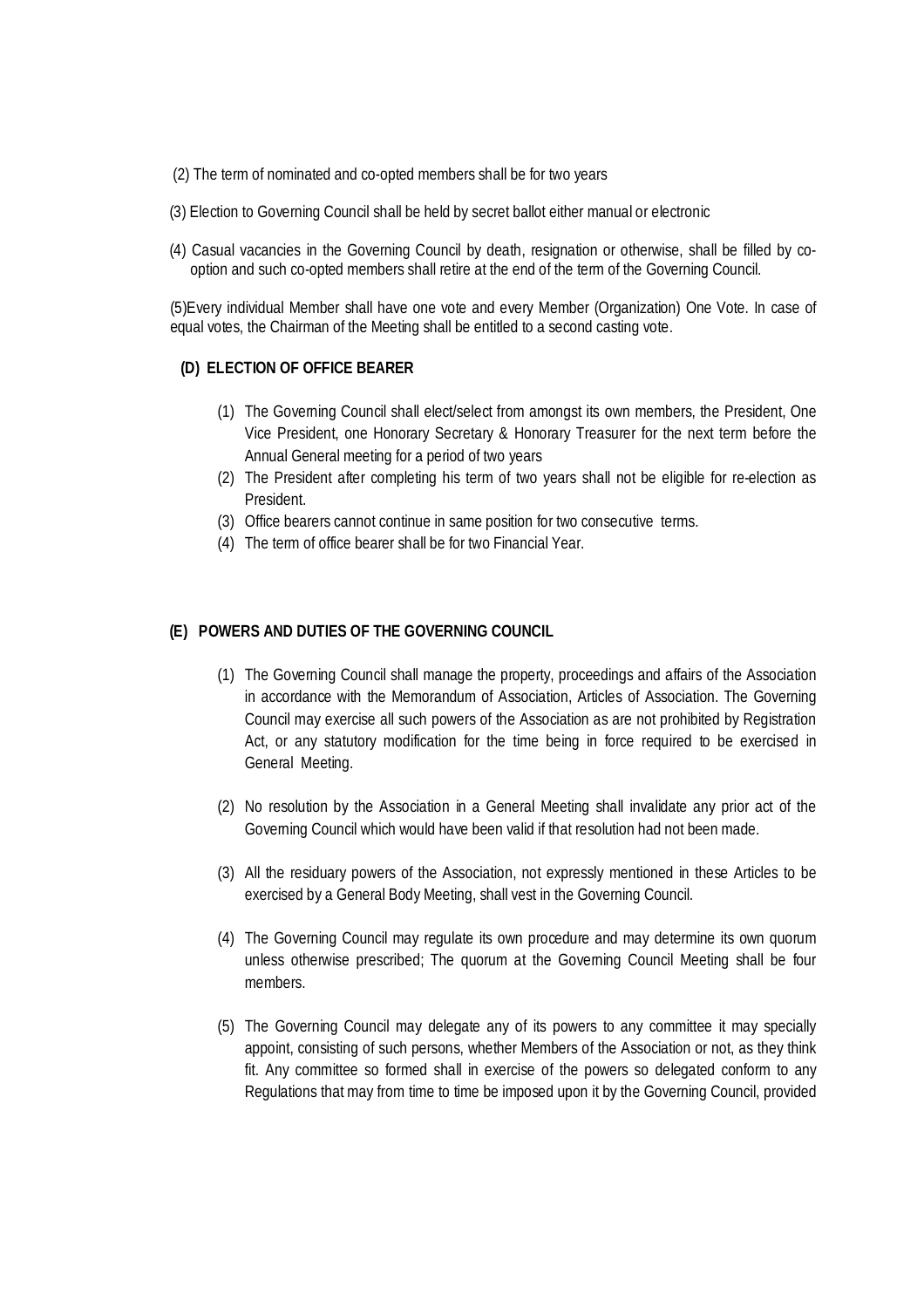that the election of new members shall be one of the duties of the Governing Council which shall not be delegated to anybody or committee.

- (6) The Governing Council shall meet at such place and at such time as they determine and the Secretary may at any time and shall on requisition of three members of Governing Council by giving seven clear days notice to members of the Governing Council.
- (7) The Governing Council shall maintain proper and sufficient accounts of the capital funds, receipts and expenditure of the Association, so that the true financial state and condition of the Association may at all times be exhibited by such accounts.
- (8) The Accounts of the Association shall be made up each financial year and after having been approved by the Governing Council and examined and the correctness thereof ascertained and certified by an authority or auditors shall be laid before the Annual General Meeting next following.
- (9) The Governing Council shall have power to appoint officers & staff as may be considered appropriate from time to time and to fix their remuneration.
- (10) The Governing Council shall arrange for publication, in any manner, which it deems advisable, such papers, documents and publications as may be considered by the Governing Council to be likely to advance knowledge of engineering, science and the aims and objectives of the Association. All such papers, documents, publications shall be the property of the Association. Each member shall get a copy of such a publication on such terms as the Governing Council may decide.
- (11) The Governing Council shall cause to draw an Annual Report of the Association and shall present it at the Annual General Meeting.
- (12) The budget and expenditure account of any event/function/seminar/symposium/conference/conclave or any event organized to achieve the objective of the association shall be put up for approval of Governing Council before the proposed event. The event shall be organized only after financial aspect has been examined and approved by the Governing Council.
- (13) Any Member / Others as defined in Article 3B will be disqualified by the Governing Council, if found guilty due to fraud / illegal activity, after giving sufficient opportunity to explain his position to the Governing Council or to any specific committee appointed for this purpose. His/Her Membership is liable to be terminated/cancelled/suspended (overriding any clauses in MOA &/or AOA) if in the opinion of Governing council the explanation offered is insufficient, unjustified and unconvincing or not genuine or if the offence is proven.
- (14) If member of The Governing Council, is absent for three consecutive meetings, or is absent for seventy percent of all meetings such member will be issued show cause notice, before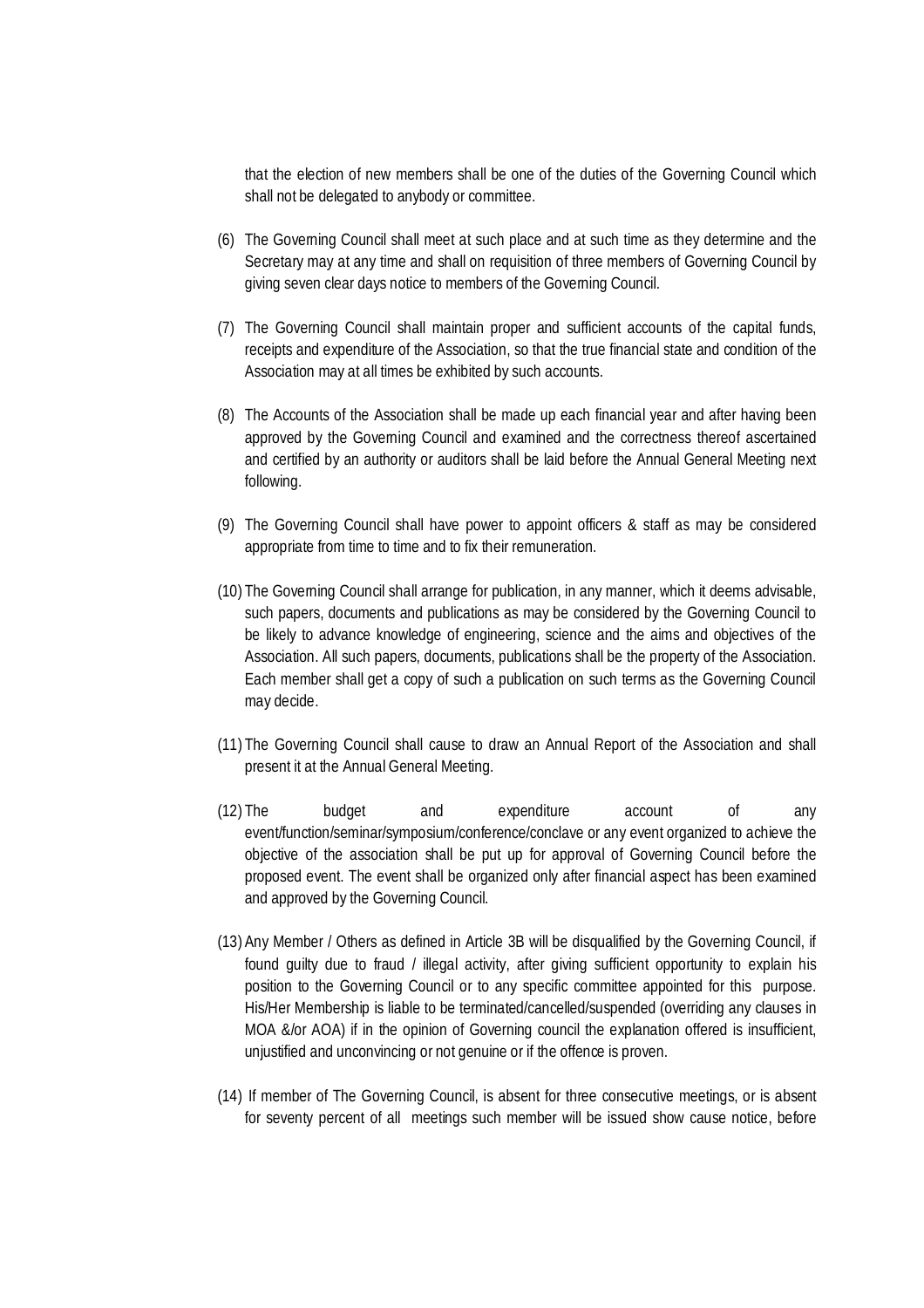subsequent meeting of Governing council, to explain his / her reason for remaining absent, in writing. If the explanation is found satisfactory/genuine and convincing, he may be allowed to attend further/future meeting/s of Governing council. If there is no explanation or no response from the Director (member of Governing council) then governing council at its discretion reserves right to disqualify such member from Governing council.

- (15) If member of Governing council resigns for reasons what so ever, his/her resignation may be accepted by Governing council after necessary resolution to that effect.
- (16)Governing council may co-opt, any other LFM as member (Director) in place of member (Director) who has either resigned/ or his membership is disqualified/ suspended/ cancelled/ terminated/ expelled.
- (17)Governing Council may co-opt, any LFM / LFMs as members on Governing Council, when any member on Governing Council resigns or any member is disqualified for his absence for continuous three meeting &/or seventy percent of Governing Council meetings held during the financial year.
- (18)When director on Governing Council (GC) is unable to attend GC meeting, then he/she should communicate his/her absence in in writing or through electronic mode. Only when written communication is received leave of absence will be granted, by Chairman of the meeting. If no written communication is received such director will be marked absent and leave of absence will not be granted. Two such consecutive occasions will justify GC in terminating such director(s) from directorship for term of GC.

### **15. CHAIRMAN**

The President of the Association shall be entitled to act as Chairman at every meeting of the Council and General body meetings. If at any meeting, the president is unable to attend, Vice-President would preside over the meeting and in the absence of the President and Vice-President, the members present may choose one of them to be the Chairman of the Meeting.

#### **16. REGIONAL CENTERS/CHAPTERS**

- (1) The Governing Council may at its discretion either nominates representative for particular geographical location to oversee operation/ establish Regional Centers/ Chapters of the Association with prescribed geographical boundaries, with minimum ten members attached to such Centers / Chapters.
- (2) The Regional Chapter shall be like an extension/ a branch of the Association.
- (3) The Governing council shall nominate/appoint two local Life Fellow Members as Regional Coordinators'. The President shall be ex-offico member of the Regional Committee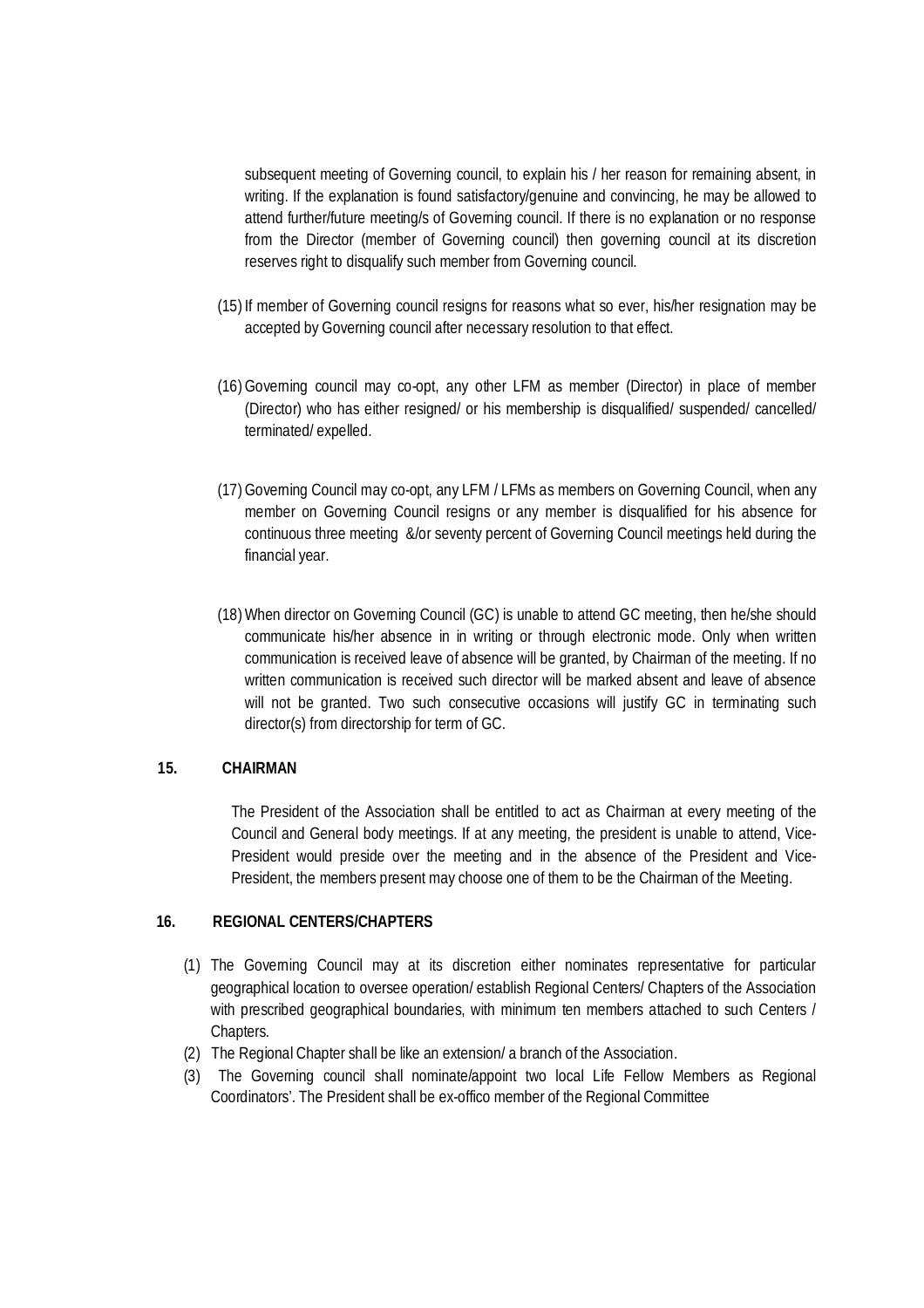- (4) The Regional coordinators' shall look after the day to day functioning of the regional Chapter/ Centers and report to the Governing Council
- (5) The Regional Committee shall look after the day to day functioning of the regional Chapter and report to the Governing Council
- (6) The Quorum of the Meeting of the Regional Chapter shall be 50% of the total number of members attached to that Regional Chapter.
- (7) The Regional co-coordinator shall be provided with imprest amount for catering to day to day operating expenses. All funds, budget and expenses shall be handled from Registered Office
- (8) The Governing Council shall conduct at least one meeting annually at Regional Chapter / Centers were all members of Chapter shall be present.

## **17 SEAL**

- (1) The Governing Council may provide a common seal of the Association and shall make provision for safe custody of the same and for the use thereof. The seal shall not be affixed to any instrument except by the authority previously given by a resolution of the Governing Council and in the presence of at least one/member of the Governing Council who shall sign every instrument to which the seal is affixed and every such instrument shall be countersigned by the Secretary or some other person appointed by the Governing Council.
- (2) Certificate of Membership shall be issued by the Governing Council.

## **18 ACCOUNTS**

- (1) The Honorary Treasurer shall cause proper books of accounts to be kept with respect:
- All sum of the money received and spent by the Association and the matters in respect of which such receipts and expenditure take place.
- All sales and expenditure by the Association.
- All assets and liabilities by the Association.
- (2) The Association at General Meeting, may from time to time make reasonable conditions and regulations as to time and manner of inspection by the members of the Accounts and the books of the Association, or any of them and subject to such conditions and regulations the accounts and the books of the Association shall be open to the inspection of members at all reasonable time.
- (3) Once at least in every year the accounts of the Association shall be examined and the correctness of the income and expenditure account and the Balance sheet ascertained by one or more properly qualified auditor or auditors.
- (4) Auditors, Company Secretary and Legal advisor shall be appointed at the Annual General Meeting on such terms and conditions as the Annual General Meeting may deem fit. The Auditor, Company Secretary and Legal advisor shall perform their function & role under applicable laws and ensure compliance wherever necessary with necessary Statutory Authorities